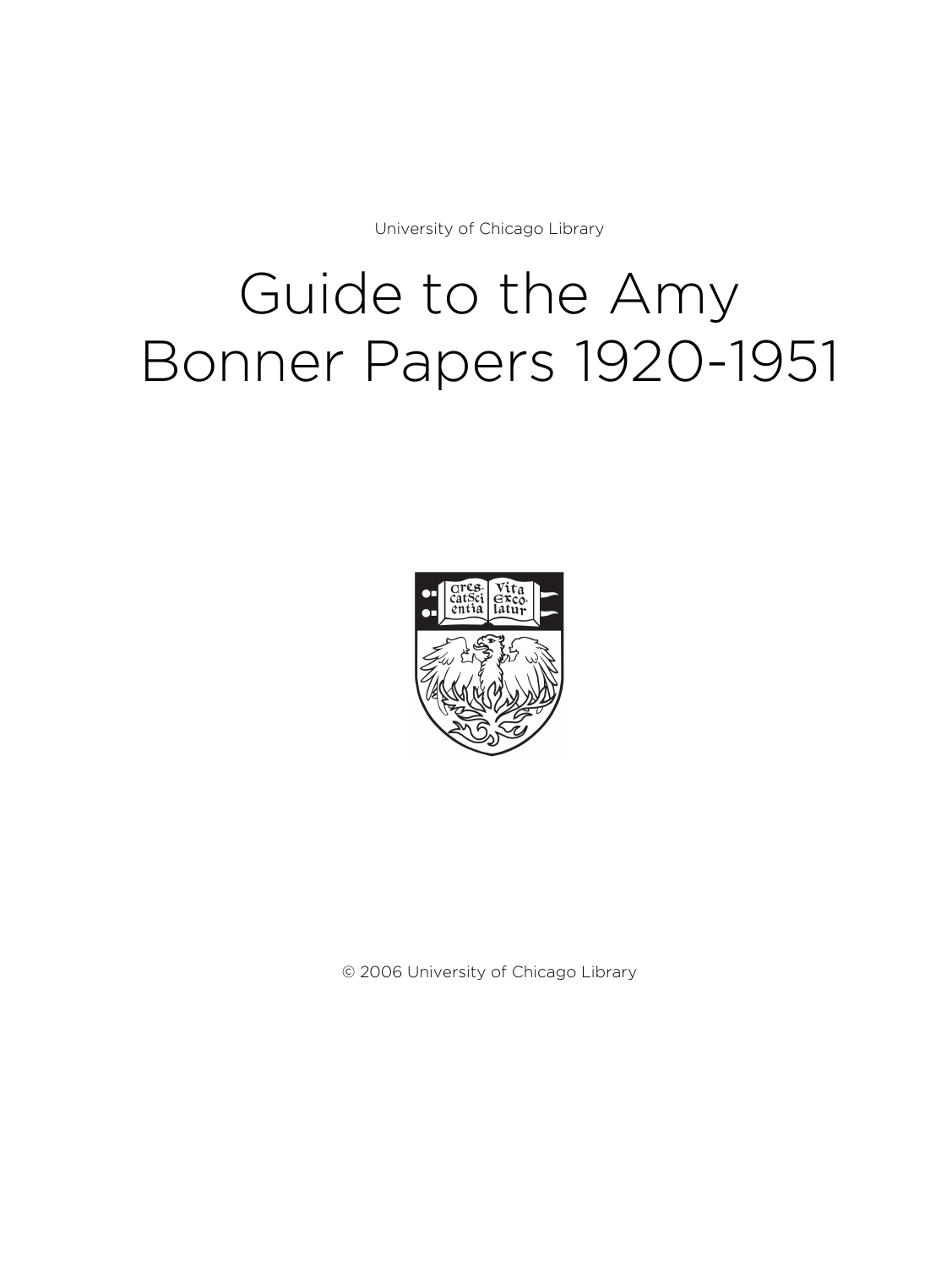# **Table of Contents**

| <b>Descriptive Summary</b> | 3 |
|----------------------------|---|
| Information on Use         | 3 |
| Access                     | 3 |
| Citation                   | 3 |
| <b>Biographical Note</b>   | 3 |
| Scope Note                 | 3 |
| <b>Related Resources</b>   | 3 |
| Subject Headings           | 4 |
| <b>INVENTORY</b>           | 4 |
| Series I: Correspondence   | 4 |
| Series II: Christmas Cards | 8 |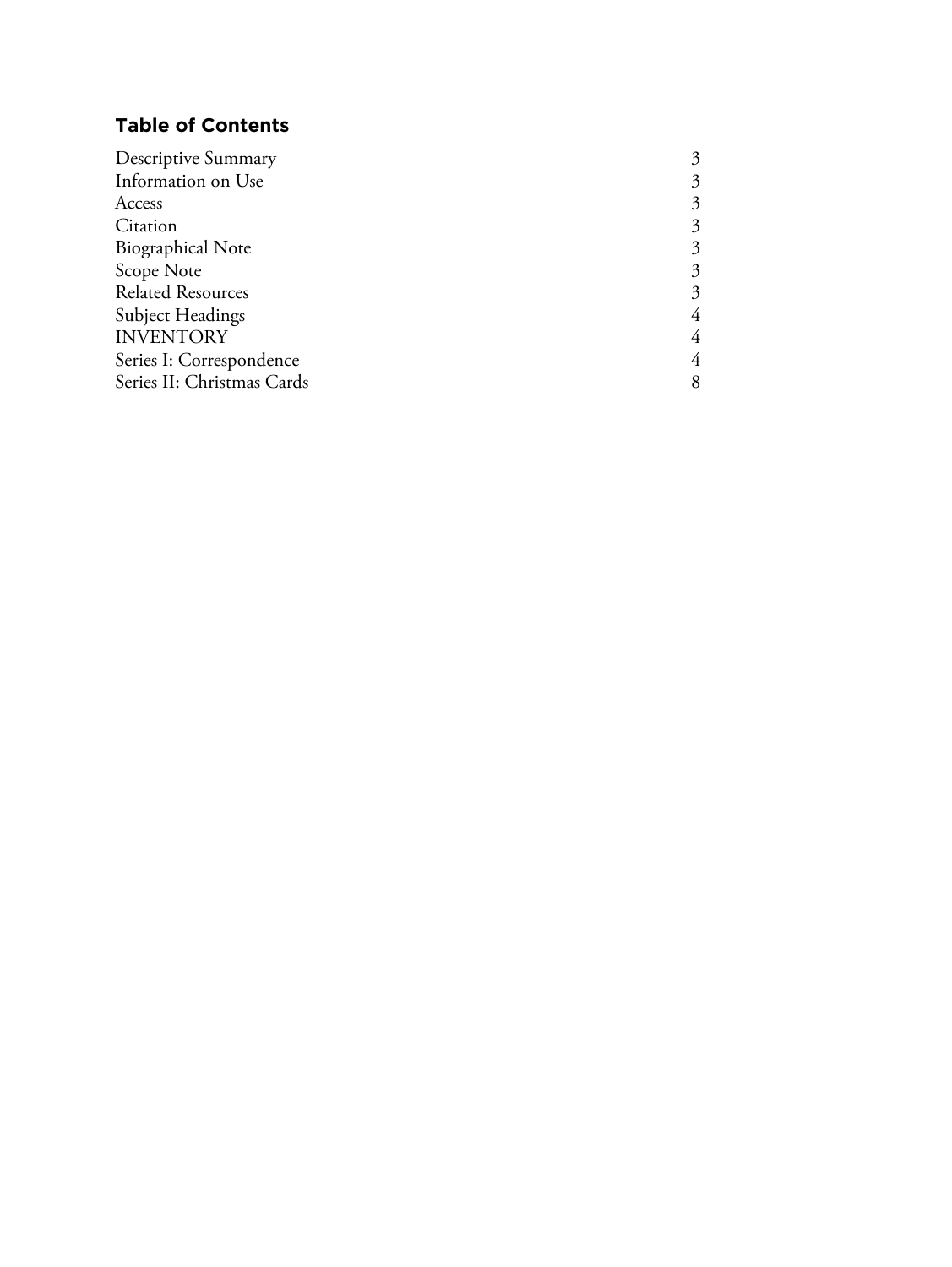# **Descriptive Summary**

| <b>Identifier</b> | <b>ICU.SPCL.BONNER</b>                                                                                                                                                                                                                                                                                                               |
|-------------------|--------------------------------------------------------------------------------------------------------------------------------------------------------------------------------------------------------------------------------------------------------------------------------------------------------------------------------------|
| <b>Title</b>      | Bonner, Amy. Papers                                                                                                                                                                                                                                                                                                                  |
| Date              | 1920-1951                                                                                                                                                                                                                                                                                                                            |
| <b>Size</b>       | 1 linear foot (2 boxes)                                                                                                                                                                                                                                                                                                              |
| <b>Repository</b> | Special Collections Research Center<br>University of Chicago Library<br>1100 East 57th Street<br>Chicago, Illinois 60637 U.S.A.                                                                                                                                                                                                      |
| <b>Abstract</b>   | Amy Bonner (1891-1955) journalist and poet. From 1937-1947 she served<br>as Poetry's eastern business representative. The bulk of the Papers represent<br>the correspondence Bonner received as Poetry's business representative.<br>Also included is a small amount of earlier correspondence, particularly with<br>Harriet Monroe. |

# **Information on Use**

# **Access**

No restrictions.

# **Citation**

When quoting material from this collection, the preferred citation is: Bonner, Amy. Papers, [Box #, Folder #], Special Collections Research Center, University of Chicago Library

# **Biographical Note**

Amy Bonner (1891-1955) was a New York journalist who reviewed books of verse for the World-Telegram; she was also on the staff of the New York Evening Post. She wrote poetry which appeared in Poetry: A Magazine of Verse several times, first in 1921. From 1937-1947 she served as Poetry<sub>N</sub>s eastern business representative.

# **Scope Note**

The bulk of the Papers represent the correspondence Bonner received as Poetry<sup>*N*s</sup> business representative. Also included is a small amount of earlier correspondence, particularly with Harriet Monroe. The material is arranged alphabetically. A small collection of Christmas cards sent by poets to Bonner follows the correspondence.

# **Related Resources**

The following related resources are located in the Department of Special Collections: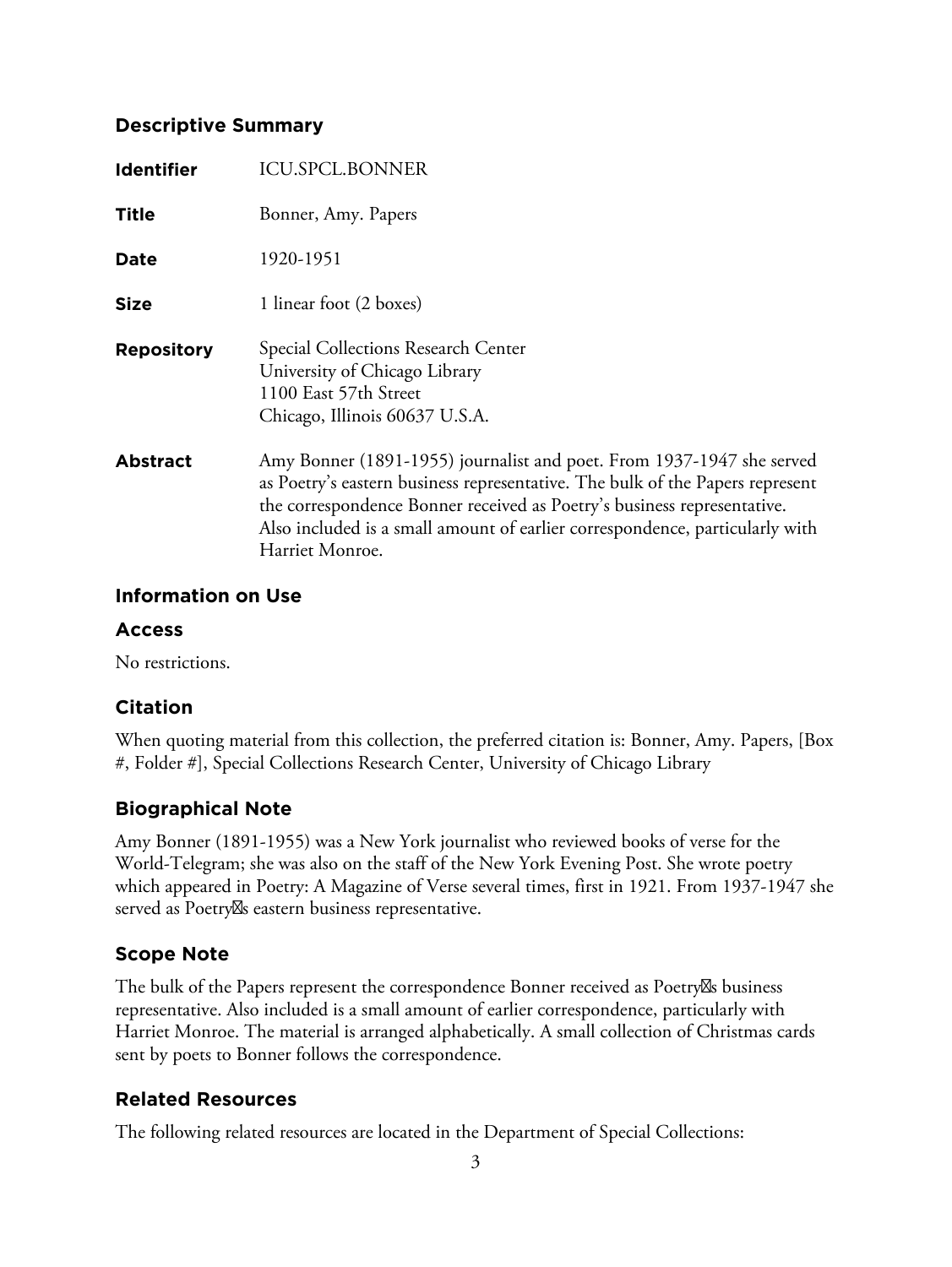http://www.lib.uchicago.edu/e/spcl/select.html

# **Subject Headings**

- Bonner, Amy, 1891-1955
- Monroe, Harriet, 1860-1936
- Poets

# **INVENTORY**

#### **Series I: Correspondence**

**Box 1**

#### **Folder 1**

A-Bel

- Auslander, Joseph (3)
- Ballou, Adin (7)
- Barker, Elsa (2)
- Belitt, Ben (1)

#### **Box 1**

# **Folder 2**

Ben-Bia

- Benet, Laura (5)
- Benet, William (6)
- Bianchi, Martha Dickinson (3)

## **Box 1**

# **Folder 3**

Bog-Can

- Bogan, Louise (2)
- Boyden, Polly (1)
- Branch, Anna Hempstead (3)
- Bynner, Witter (4)
- Canby, Marion (4)
- Cane, Melville (1)

# **Box 1**

#### **Folder 4**

Car-Col

- Carruth, Hayden (2)
- Chapin, Katherine Biddle (7)
- Coleman, Elliott (6)

# **Box 1**

**Folder 5**

Col-Dev

- Colum, Mary (1)
- Colum, Padraic (2)
- Conkling, Grace Hazard (1)
- Cowley, Malcolm (2)
- Daly, James (2)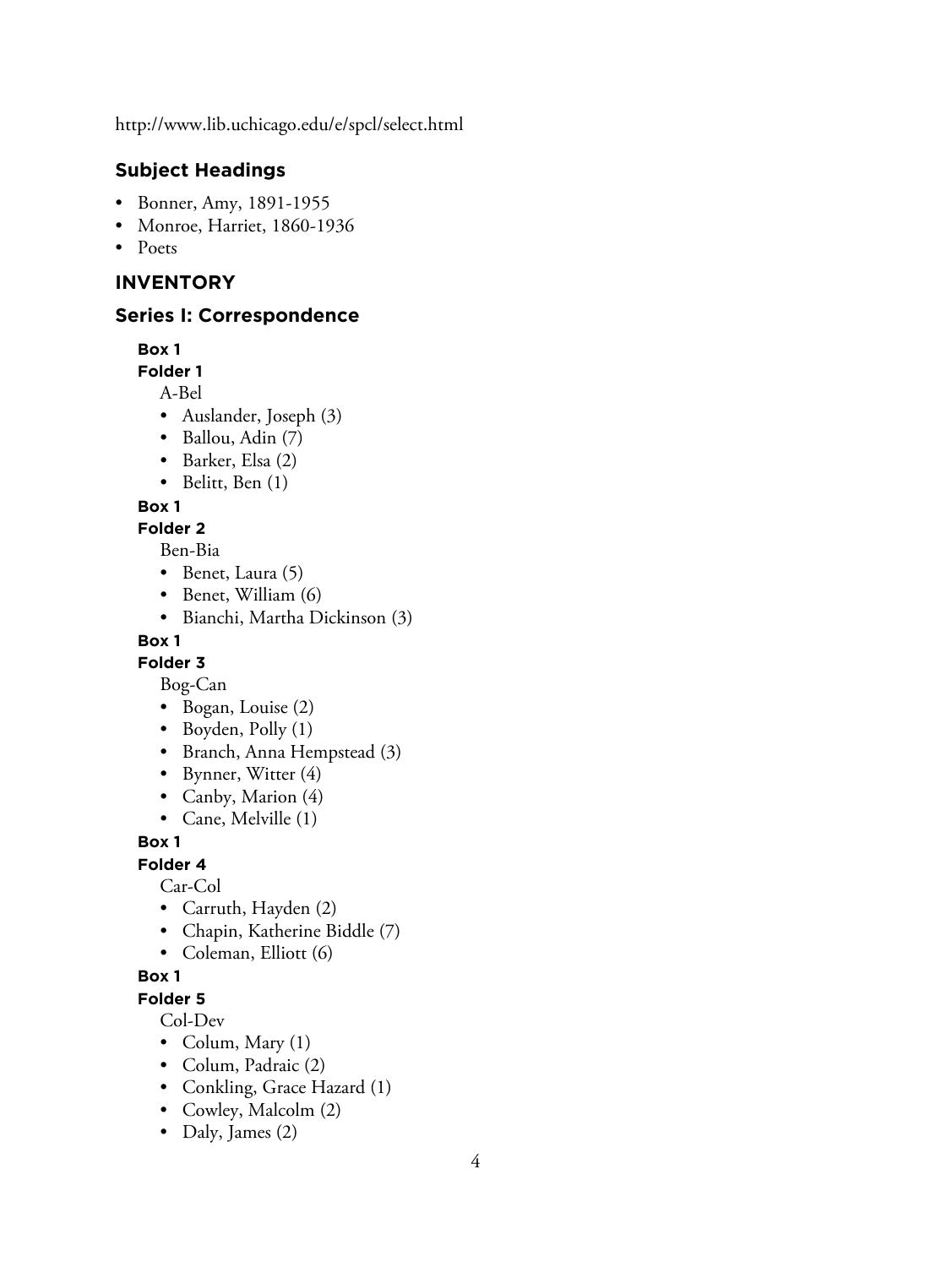- Davies, Mary Carolyn (4)
- DeVries, Peter (2)
- Devlin, Denis (1)

**Box 1**

#### **Folder 6**

Dillon, George (73)

# **Box 1**

**Folder 7**

Ebe-Gre

- Eberhart, Richard (1)
- Emerson, Guy  $(1)$
- Engle, Paul (4)
- Eudy, Mary Cummings (1)
- Ficke, Arthur Davison (2)
- Fitts, Dudley (1)
- Francis, Robert (1)
- Friend, Robert (1)
- Fuller, Ethel (1)
- Gregory, Marya Zaturenska (1)

# **Box 1**

## **Folder 8**

Gui-Hil

- Guiterman, Arthur (2)
- Hall, Armand Benjamin (1)
- Hardy, Elizabeth (5)
- Hay, Sally Henderson (6)
- Helton,  $Row(1)$
- Hill, F. Ernest (1)

# **Box 1**

**Folder 9**

Hil-Jac

- Hillyer, Robert (8)
- Holden, Raymond (1)
- Holmes, John (1)
- Howard, Frances (1)
- Hughes, Langston (2)
- Hughes, Langston (2)
- Jacobson, Josephine (1)

# **Box 1**

**Folder 10**

Jef-LeC

- Jeffers, Una (2)
- Jolas, Eugene (1)
- Jones, Leila (1)
- Kreymborg, Alfred (2)
- LaFarge, Christopher (1)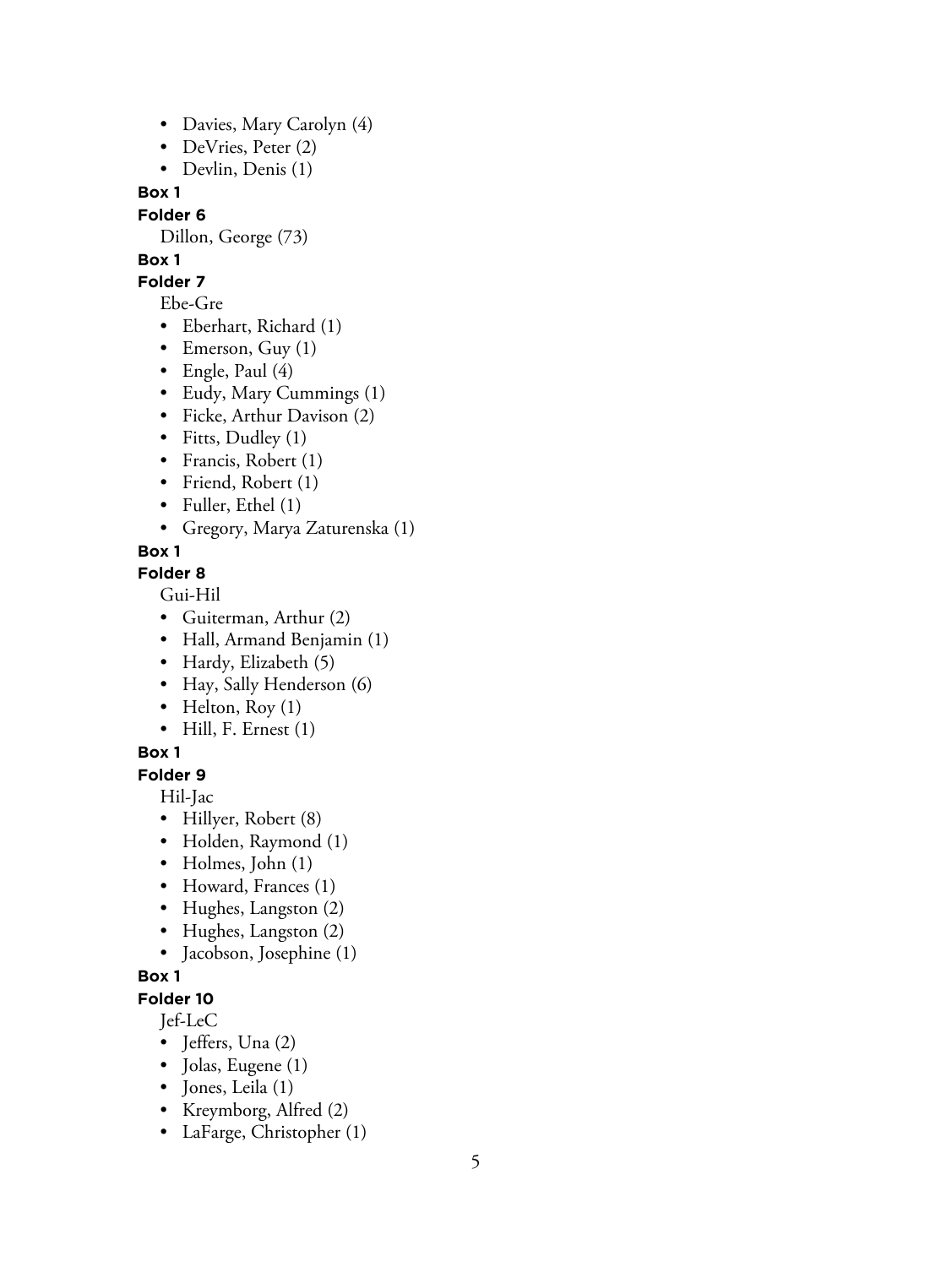- Laughlin, Jay (from Amy Bonner) (1)
- Leach, Henry (2)
- Lechlitner, Ruth (1)
- LeClercq, Jacques (2)

#### **Box 1**

**Folder 11**

## Lie-Mit

- Lieberman, Elias (3)
- Link, Gordden (2)
- Long, Haniel (1)
- Maas, Willard (1)
- McBride, Tom (1)
- MacLeish, Archibald (1)
- Markham, Edwin (1) (signed by Florence Hamilton)
- Mitchell, Marion (1)

#### **Box 1**

## **Folder 12**

Monroe, Harriet (44)

#### **Box 1**

#### **Folder 13**

Moore, Marianne (12)

#### **Box 1**

## **Folder 14**

Mor-Rod

- Morgan, Angela (1)
- Morley, Christopher (1)
- Morton, David (2)
- Murray, Amy  $(1)$
- Nathan, Robert (2)
- North, Jessica Nelson (1)
- Patchen, Kenneth (2)
- Posegate, Mabel (1)
- Reese, Lizette W. (2)
- Rice, Cale Young (1)
- Robinson, Edwin Arlington (1) (signed by Lewis M. Isaacs)
- Rodman, Selden (1)

#### **Box 1**

**Folder 15**

#### Rod-Sol

- Roditi, Edouard (1)
- Roethke, Theodore (5)
- Rollins, George A. (1)
- Roosevelt, Eleanor (2)
- Rukeyser, Muriel (1)
- Schacht, Marshall (1)
- Schneider, Isidor (1)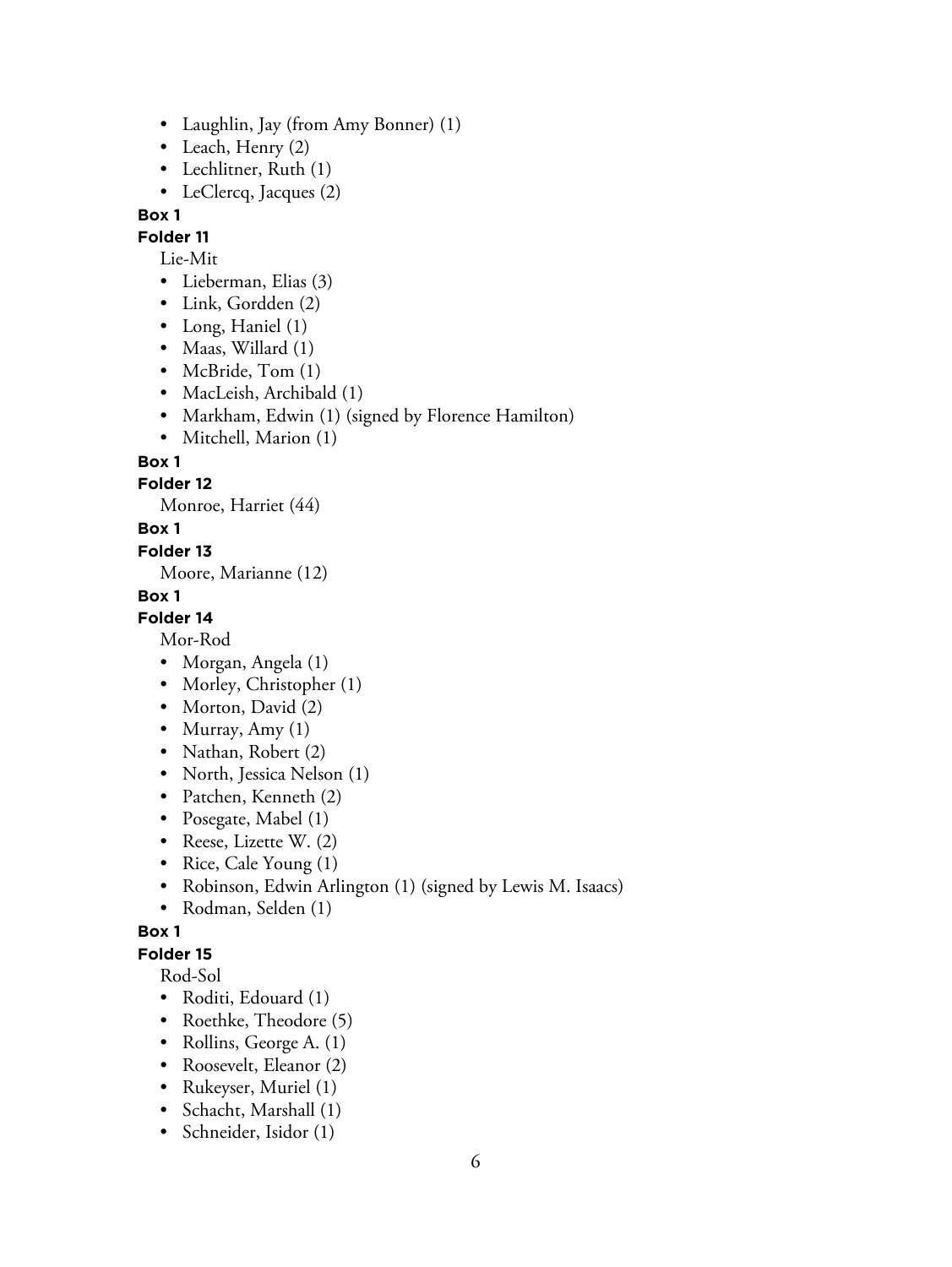- Schubert, David (1)
- Scott, Winfield T. (1)
- Seiffert, Marjorie (1)
- Shapiro, Evalyn (from Amy Bonner) (1)
- Shapiro, Karl (4)
- Solum, Sjanna (1)

## **Box 1**

#### **Folder 16**

Speyer, Leonora (18)

# **Box 1**

## **Folder 17**

Ste-Tat

- Stearns, Florence (2)
- Storey, Violet Alleyn (2)
- Strobel, Marion (3)
- Sullivan, A. M.  $(1)$
- Taggard, Genevieve (3)
- Tate, Allen  $(4)$

# **Box 1**

## **Folder 18**

Tea-Unt

- Teasdale, Sara (1)
- Tietjens, Eunice (1)
- Town, Charles H. (2)
- Turbyfill, Mark (3)
- Untermeyer, Jean Starr (2)
- Untermeyer, Louis (1)

# **Box 1**

# **Folder 19**

Van-Whe

- Van Doren, Mark (1)
- Viereck, Peter (1)
- Wagner, Charles A. (2)
- Walker, Stanley (1)
- Wheelock, John Hall (8)

# **Box 1**

# **Folder 20**

Whe-Wid

- Wheelwright, John (4)
- Widdemer, Margaret (7)

# **Box 1**

# **Folder 21**

Wil-Zuk

- Wilder, Charlotte (4)
- Williams, Oscar (3)
- Williams, William Carlos (4)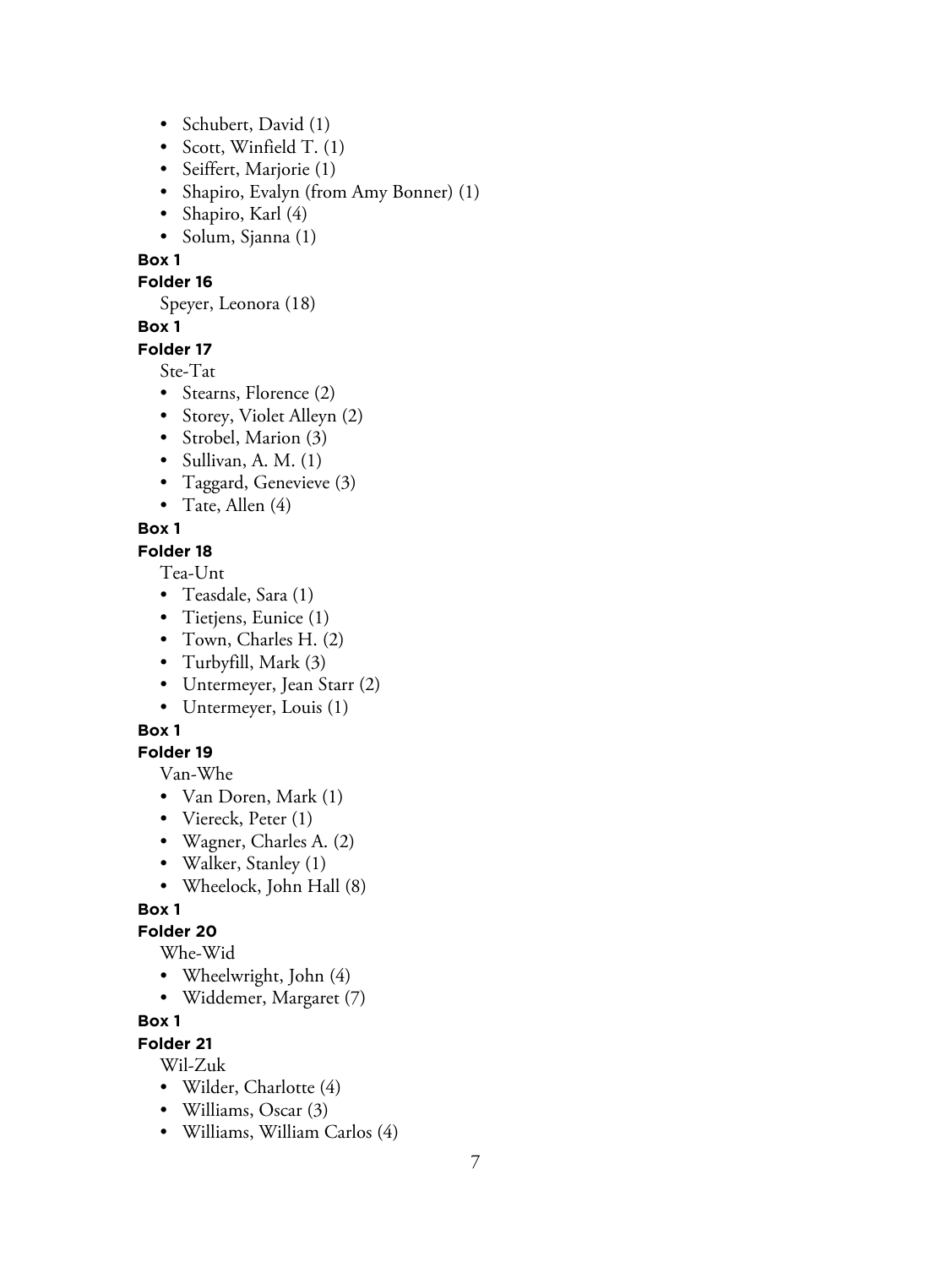- Zaturenska, Marya SEE Gregory, Marya Zaturensky
- Zukofsky, Louis (1)

# **Series II: Christmas Cards**

# **Box 2**

**Folder 1**

- A-D
- Auslander, Joseph (1)
- Barker, Elsa (6)
- Barr, Isabel Harriss (1)
- Benet, Laura (5)
- Benet, Marjorie and Bill (1)
- Biddle, Katherine, Francis and Randolph (2)
- Claytor, Graham and Gertrude (1)
- Colum, Padraic (1)
- Davidson, Gustav and Mollie (5)
- Dillon, George (2)
- Darnsfield, Jane (6)

# **Box 2**

**Folder 2**

E-Lea

- Eudy, Mary Cummings (3)
- Flaccus, Kimball and Jo (1)
- Fletcher, Charlie May (1)
- Hardy, Elizabeth Stanton (1)
- Henderson, Ernestine and Daniel (5)
- Hickey, Agnes (1)
- Hillyer, Robert (1)
- Hoaglands, Clayton and Kitty (1)
- Hobson, Dorothy (1)
- Jennings, Leslie Nelson (4)
- Leach, Agnes and Henry (5)

**Box 2**

**Folder 3**

LeC-N

- LeClercq, Jacques (2)
- Lieberman, Elias (5)
- Link, S. G.  $(3)$
- Loggins, Vernon (2)
- Lopatnikoff, Nikolai and Sally (1)
- McDaniel, W. (1)
- MacDonald, Jessica and Reed (1)
- Meadowcroft, Clara P. (1)
- Moore, Marianne (1)
- Moult, Thomas (1)
- Nelson, Starr and Arthur (3)